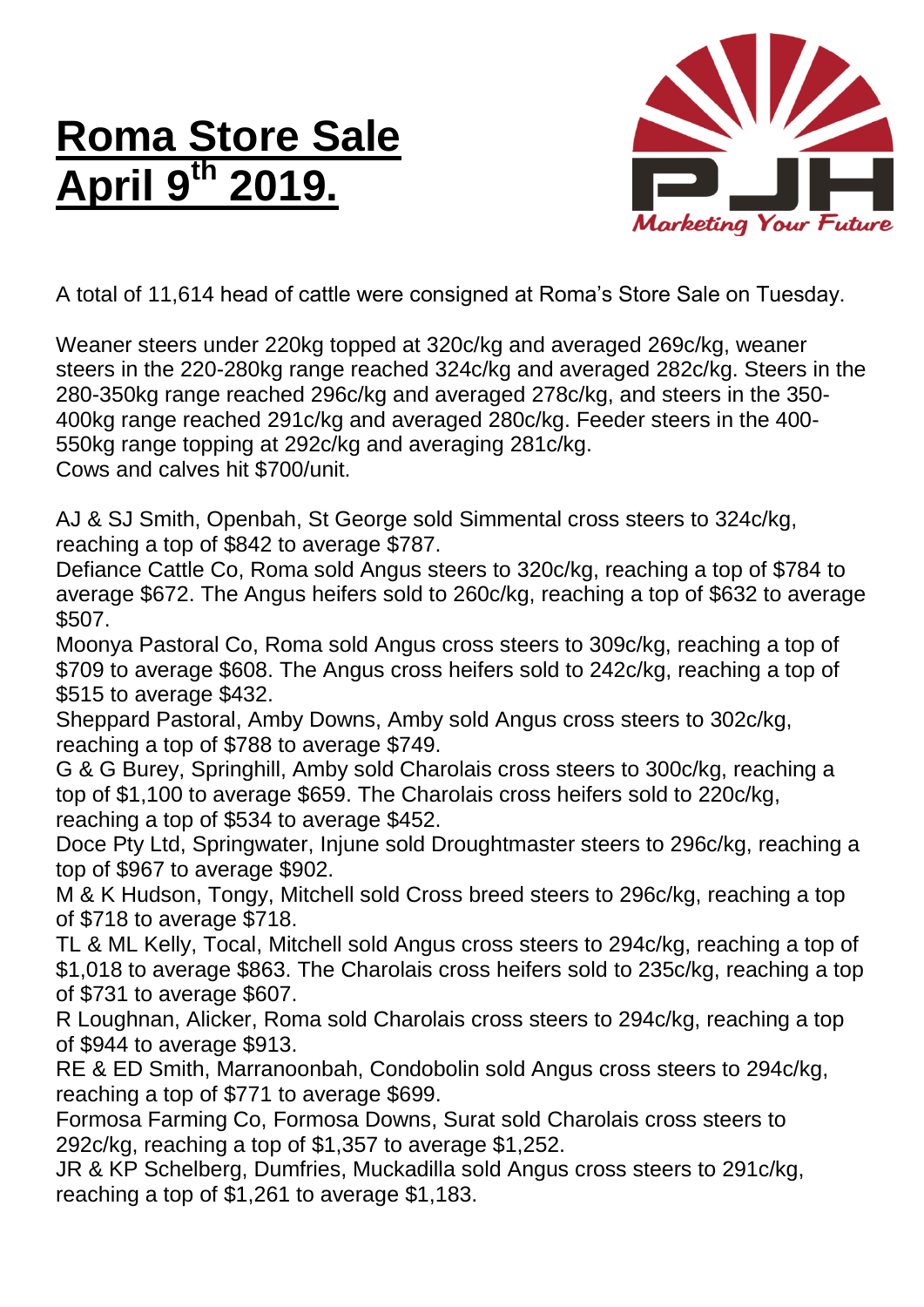J & A Ford, Lewah, Roma sold Angus cross steers to 290c/kg, reaching a top of \$1,124 to average \$883.

EJ & CF Rolfe, Marie Downs, Roma sold Charolais cross steers to 290c/kg, reaching a top of \$1,001 to average \$1,001.

Parklane Grazing, Parklane, Drillham sold Brahman cross steers to 289c/kg, reaching a top of \$814 to average \$737.

Brian Cloherty, Kingull West, Roma sold Santa cross steers to 288c/kg, reaching a top of \$901 to average \$901. The Santa cross heifers sold to 248c/kg, reaching a top of \$744 to average \$744.

TR & RJ Wichlacz, Woodbine, Muckadilla sold Santa steers to 285c/kg, reaching a top of \$1,182 to average \$773.

Heifers under 220kg topped at 260c/kg and averaged 192c/kg, while heifers in the 220 – 280kg range topped at 276c/kg and averaged 223c/kg. Heifers in the 280- 350kg range topped at 276c/kg, averaging 235c/kg. Heifers in the 350-450kg range topped at 275c/kg, averaging 251c/kg.

Taylor Grazing, Kevington, Injune sold Angus cross heifers to 276c/kg, reaching a top of \$873 to average \$746.

Killarney Park Grazing Pty Ltd, Killarney Park, Tambo sold Santa heifers to 260c/kg, reaching a top of \$1,062 to average \$983.

Warby JJ & BA, Wagganba, Glenmorgan sold Droughtmaster cross heifers to 260c/kg, reaching a top of \$858 to average \$618.

M & MT Bright, Karoola Park, Roma sold Angus cross heifers to 254c/kg, reaching a top of \$1,011 to average \$864.

The Doug Cameron Livestock Trust, Nive Downs, Charleville sold Charolais cross heifers to 250c/kg, reaching a top of \$504 to average \$363.

Mirradong Meats Pty Ltd, Middle Creek, Moonie sold Santa cross heifers to 246c/kg, reaching a top of \$649 to average \$602.

SM & CJ Robertson sold Angus cross heifers to 242c/kg, reaching a top of \$1,052 to average \$633.

PE & JE Crocker, Crochdantigh, Muckadilla sold Simbrah heifers to 240c/kg, reaching a top of \$797 to average \$765.

Cows in the 300-400kg range reached 235c/kg and averaged 139c/kg, while cows in the 400kg-500kg range reached 220c/kg and averaged 167c/kg. Cows over 500kg topped at 235c/kg, averaging 209c/kg.

## *PJH sell 3 rd position next week.*

## *Please be aware that all cattle being sold must be accompanied by aNational Cattle Health Declaration as well as NVD*